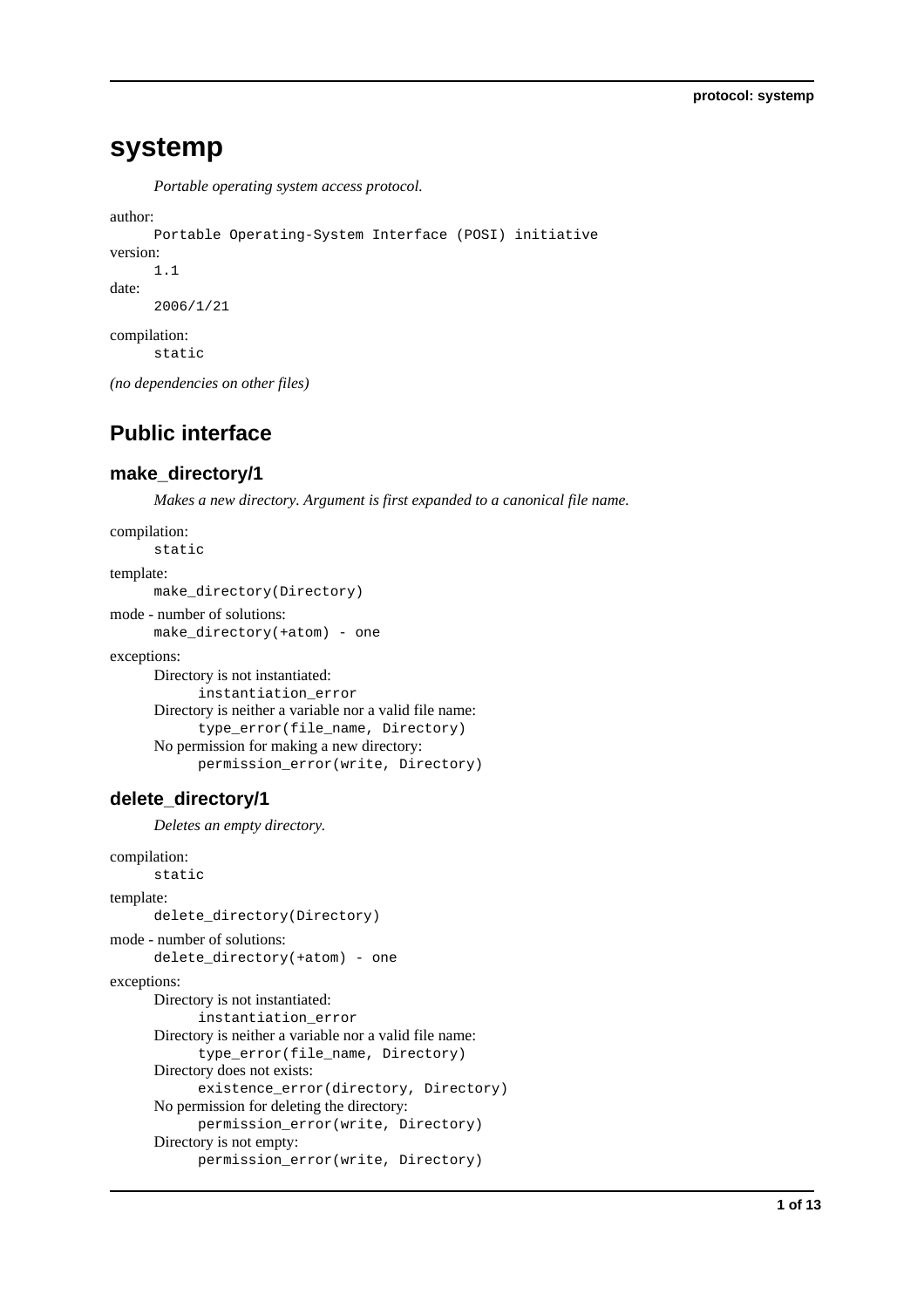## **change\_directory/1**

*Changes current working directory.*

```
compilation:
      static
template:
      change_directory(Directory)
mode - number of solutions:
      change directory(+atom) - one
exceptions:
      Directory is not instantiated:
            instantiation_error
      Directory is neither a variable nor a valid file name:
            type_error(file_name, Directory)
      No permission for accessing the directory:
            permission_error(read, Directory)
      Directory does not exists:
            existence_error(directory, Directory)
```
# **working\_directory/1**

*Current working directory (as an absolute file name).*

```
compilation:
      static
template:
```
working\_directory(Directory)

#### mode - number of solutions:

working\_directory(?atom) - zero\_or\_one

exceptions:

Directory is neither a variable nor a valid file name: type\_error(file\_name, Directory)

# **directory\_exists/1**

*True if the specified directory exists (irrespective of directory permissions).*

```
compilation:
      static
```
template:

directory\_exists(Directory)

```
mode - number of solutions:
```
directory\_exists(+atom) - zero\_or\_one

exceptions:

Directory is not instantiated: instantiation\_error Directory is neither a variable nor a valid file name: type\_error(file\_name, Directory)

# **directory\_files/3**

*List of all directory files that matches a regular expression (returns an empty list when no file matches; may be used to find hidden files given an appropriate filter).*

#### compilation:

static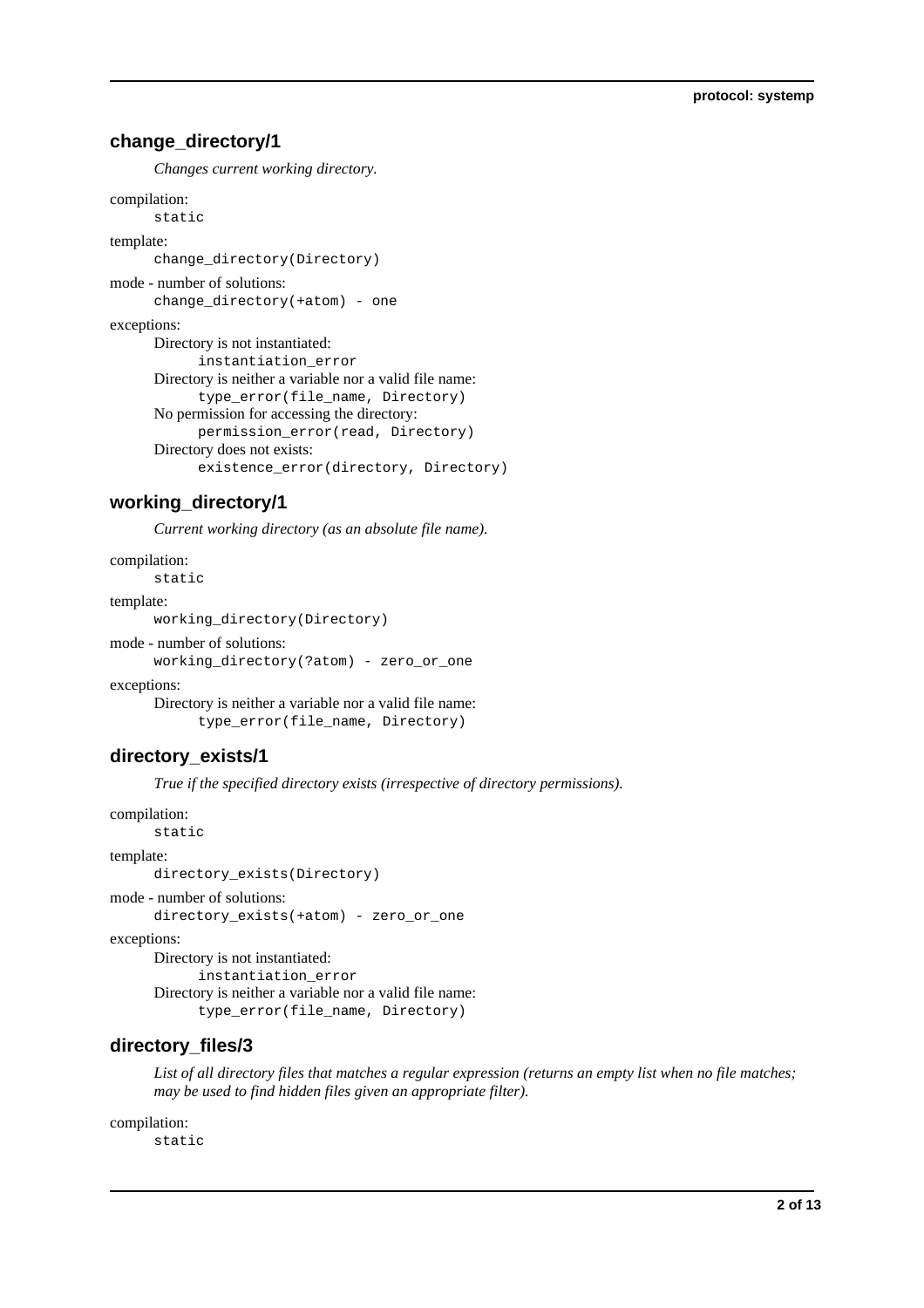```
template:
      directory_files(Directory, Filter, Files)
mode - number of solutions:
      directory_files(+atom, +atom, -list) - one
exceptions:
      Directory is not instantiated:
            instantiation_error
      Directory is neither a variable nor a valid file name:
            type_error(file_name, Directory)
      No read permission for the directory:
            permission_error(read, Directory)
      Directory does not exists:
            existence_error(directory, Directory)
      Filter is not instantiated:
            instantiation_error
      Filter is neither a variable nor a valid regular expression:
            type_error(regular_expression, Filter)
```
# **directory\_files/2**

*List of all directory files (returns an empty list when the directory is empty; hidden files are not retrieved).*

compilation:

static

### template:

directory\_files(Directory, Files)

```
mode - number of solutions:
```
directory\_files(+atom, -list) - one

```
exceptions:
```
Directory is not instantiated: instantiation\_error Directory is neither a variable nor a valid file name: type\_error(file\_name, Directory) No read permission for the directory: permission\_error(read, Directory) Directory does not exists: existence\_error(directory, Directory)

# **delete\_file/1**

*Deletes a file.*

```
compilation:
      static
template:
      delete_file(File)
mode - number of solutions:
      delete_file(+atom) - one
exceptions:
      File is not instantiated:
            instantiation_error
      File is neither a variable nor a valid file name:
            type_error(file_name, File)
      File does not exists:
            existence_error(file, File)
```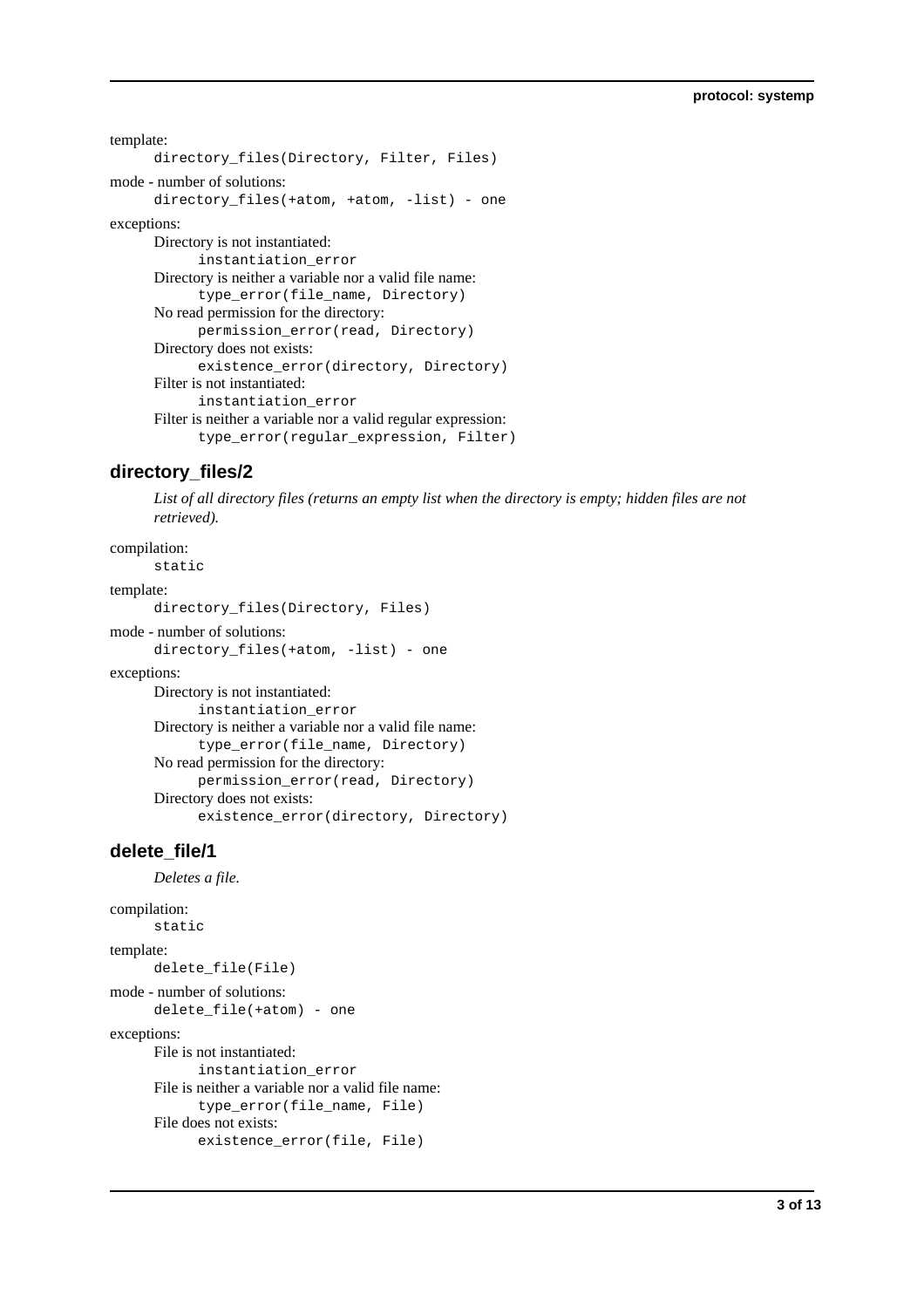No write permission to the file: permission\_error(write, File)

### **delete\_files/1**

*Deletes a set of matching files.*

#### compilation:

static

template:

delete\_files(Filter)

mode - number of solutions:

delete\_files(+atom) - one

exceptions:

Filter is not instantiated: instantiation\_error Filter is neither a variable nor a valid regular expression: type\_error(regular\_expression, Filter) No permission to delete some of the matching files: permission\_error(write, File)

## **rename\_file/2**

*Renames a file (or a directory).*

#### compilation:

```
static
template:
      rename_file(Old, New)
mode - number of solutions:
      rename_file(+atom, +atom) - zero_or_one
exceptions:
      Old is not instantiated:
            instantiation_error
      New is not instantiated:
            instantiation_error
      Old is neither a variable nor a valid file name:
            type_error(file_name, Old)
      New is neither a variable nor a valid file name:
            type_error(file_name, New)
      File Old does not exists:
            existence_error(file, Old)
      No write permission to the file:
            permission_error(write, Old)
```
## **copy\_file/2**

```
Makes a copy of a file.
```
## compilation: static template:

copy\_file(Original, Copy) mode - number of solutions: copy\_file(+atom, +atom) - one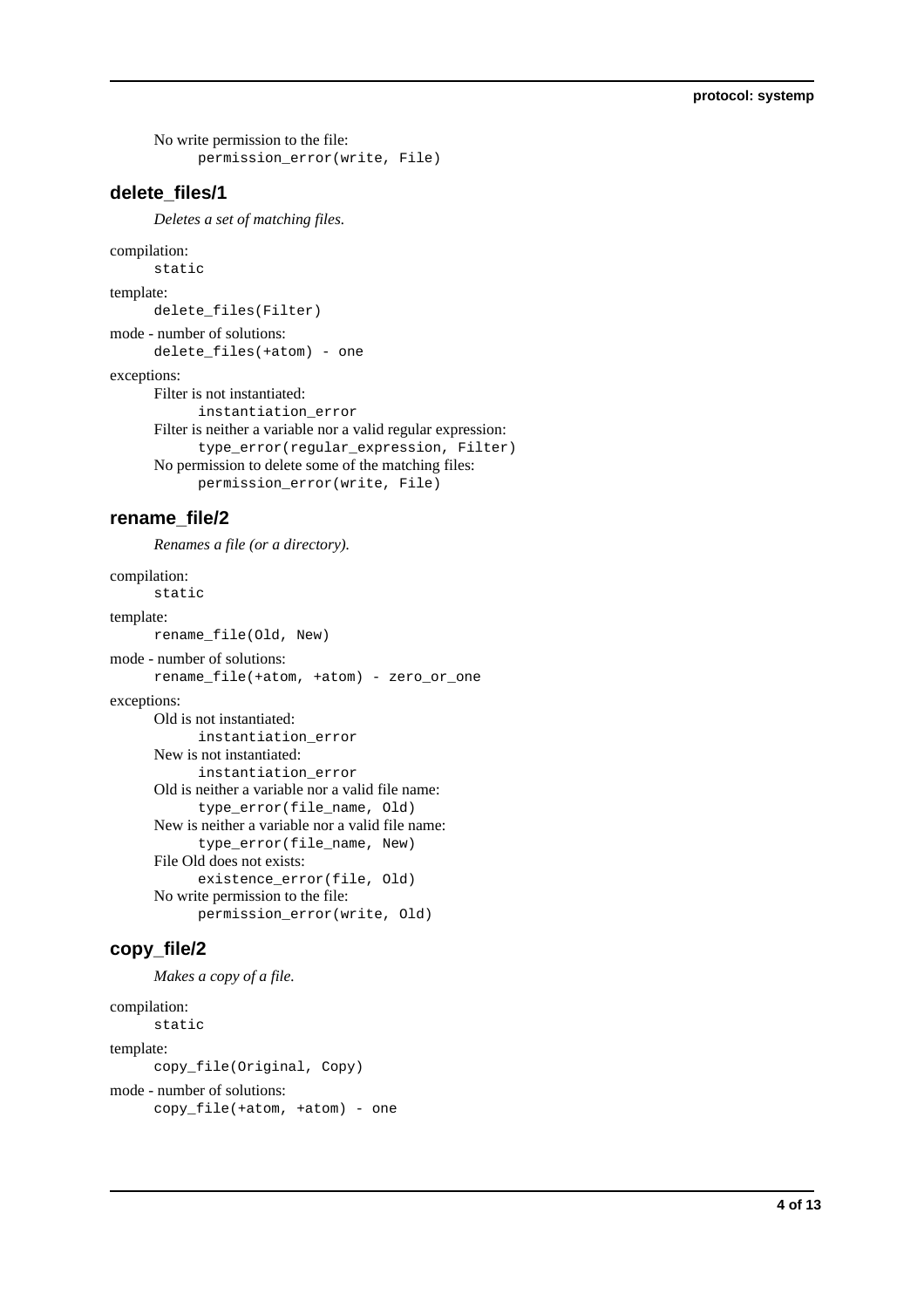exceptions:

Original is not instantiated: instantiation\_error Copy is not instantiated: instantiation\_error Original is neither a variable nor a valid file name: type\_error(file\_name, Original) Copy is neither a variable nor a valid file name: type\_error(file\_name, Copy) File Original does not exists: existence error(file, Original) No read permission to the original file: permission\_error(read, Original) No write permission to the file copy: permission\_error(write, Copy)

## **make\_symlink/2**

*Makes a symbolic link.*

```
compilation:
      static
template:
      make_symlink(Symlink, Target)
mode - number of solutions:
      make_symlink(+atom, +atom) - one
exceptions:
      Symlink is not instantiated:
            instantiation_error
      Target is not instantiated:
            instantiation_error
      Symlink is neither a variable nor a valid file name:
            type_error(file_name, Symlink)
      Target is neither a variable nor a valid file name:
            type_error(file_name, Target)
      No permission for creating the symbolic link:
            permission_error(write, Symlink)
```
## **file\_exists/1**

*True if the specified file exists (irrespective of type and file permissions).*

```
compilation:
```

```
static
template:
      file_exists(File)
mode - number of solutions:
      file_exists(+atom) - zero_or_one
exceptions:
      File is not instantiated:
            instantiation_error
      File is neither a variable nor a valid file name:
            type_error(file_name, File)
```
## **file\_property/2**

*File properties.*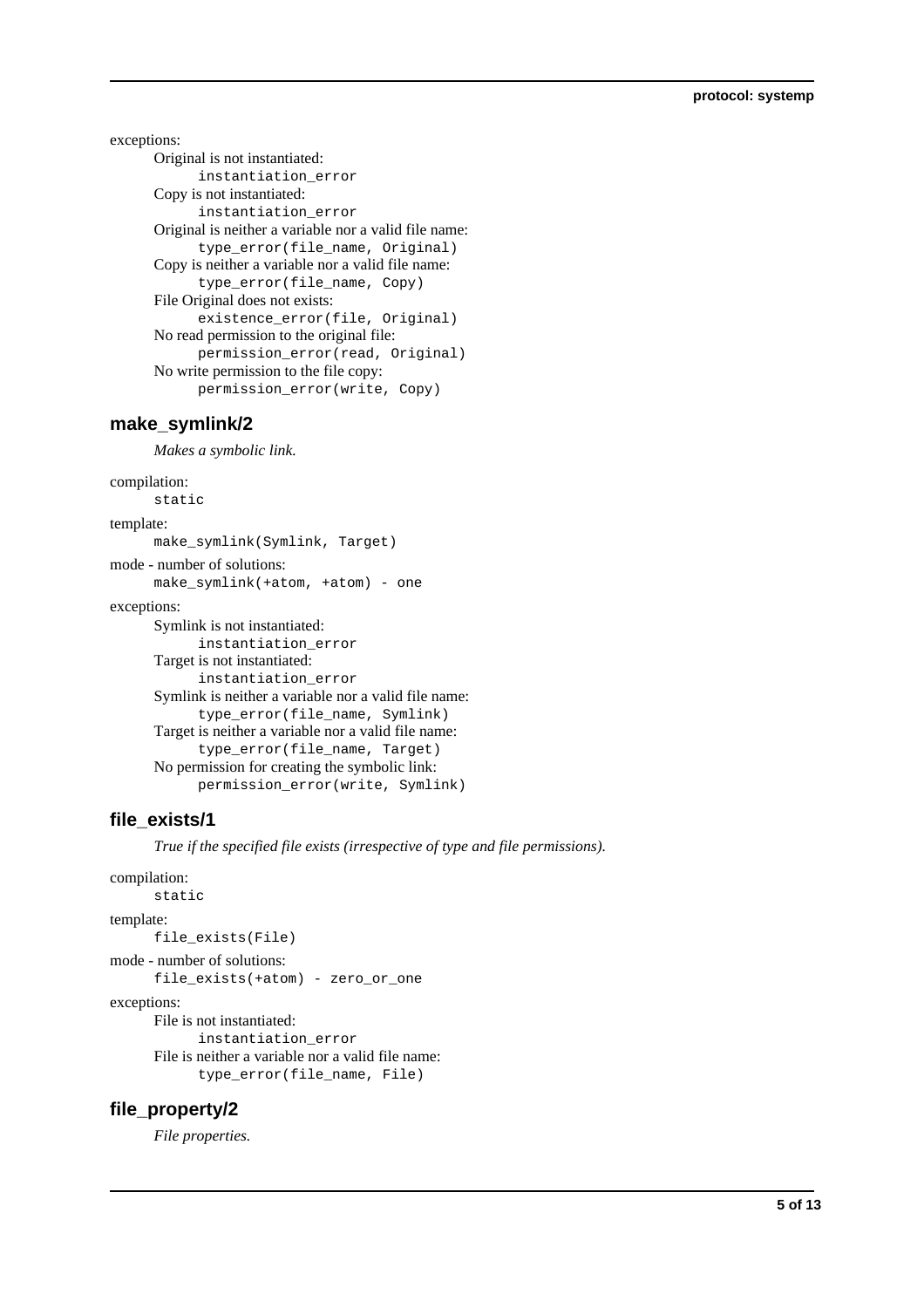```
compilation:
      static
template:
      file_property(File, Property)
mode - number of solutions:
      file_property(+atom, +compound) - zero_or_one
      file_property(+atom, -compound) - one_or_more
exceptions:
      File is not instantiated:
            instantiation_error
      File is neither a variable nor a valid file name:
            type_error(file_name, File)
      File does not exists:
            existence_error(file, File)
      No read permission to the file:
            permission_error(read, File)
      Property is neither a variable nor a valid file property:
            type_error(file_property, Property)
examples:
      Querying file size:
            file_property(foo, size(A))
            A=32568
      Querying file type:
            file_property(foo, type(A))
            A=regular
      Querying file creation date:
            file_property(foo, creation_time(A))
            A=137692
      Querying file last access date:
            file_property(foo, access_time(A))
            A = 811042Querying file modification date:
            file_property(foo, modification_time(A))
            A=811042
      Querying file permissions:
            file_property(foo, permission(A))
            A=read
```
## **current\_environment\_variable/1**

*Argument is a currently defined environment variable . Fails if the variable does not exists.*

```
compilation:
```

```
static
```
template:

current environment variable(Variable)

```
mode - number of solutions:
```
current\_environment\_variable(?atom) - zero\_or\_more

exceptions:

Variable is neither a variable nor an atom: type\_error(atom, Variable)

## **delete\_environment\_variable/1**

*Deletes an environment variable.*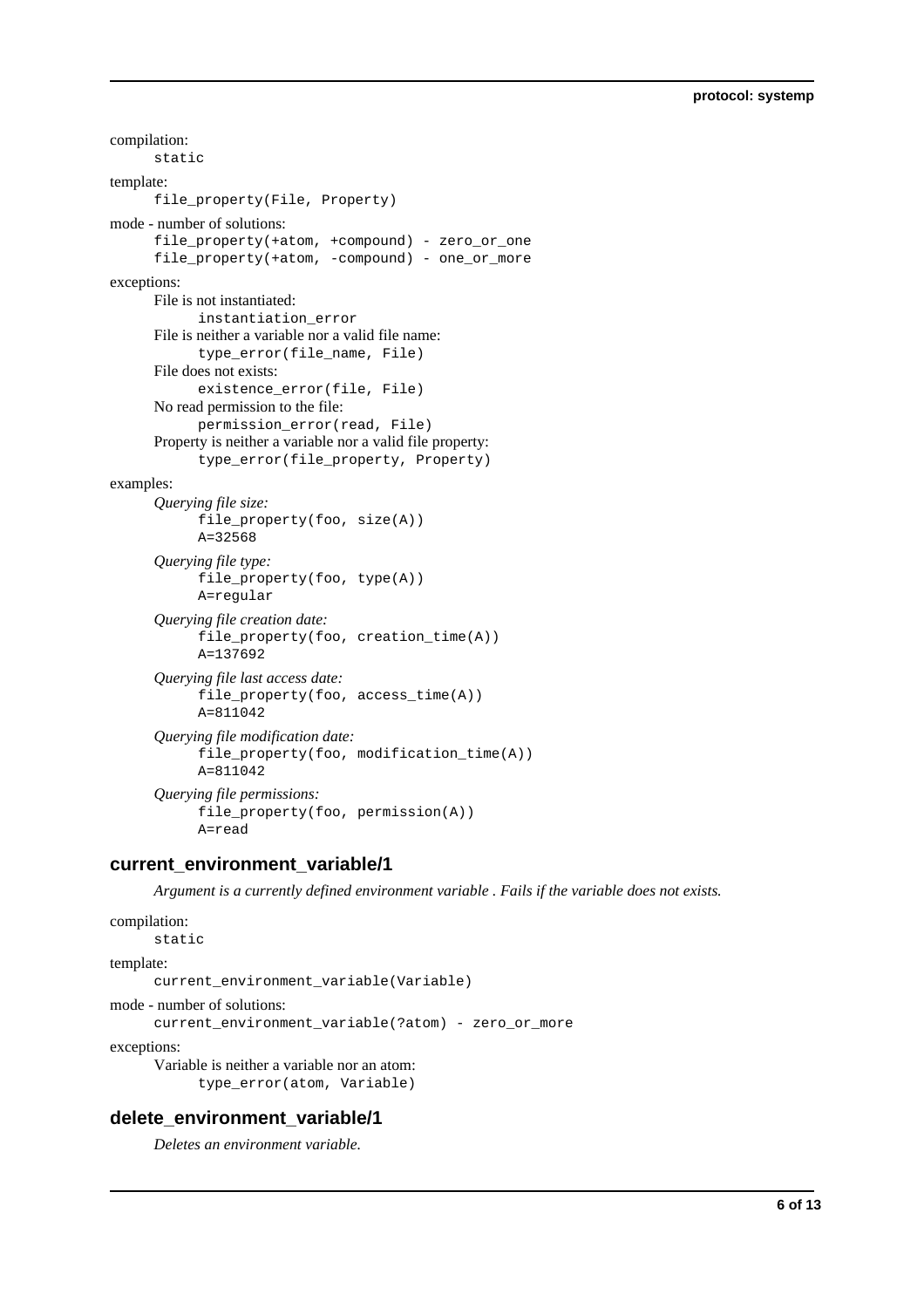```
compilation:
      static
template:
      delete_environment_variable(Variable)
mode - number of solutions:
      delete_environment_variable(+atom) - one
exceptions:
      Variable is not instantiated:
            instantiation_error
      Variable is neither a variable nor an atom:
            type_error(atom, Variable)
      Variable is not a currently defined environment variable:
            existence_error(environment_variable, Variable)
```
## **get\_environment\_variable/2**

*Gets environment variable value.*

```
compilation:
```

```
static
```

```
template:
```

```
get_environment_variable(Variable, Value)
```
mode - number of solutions:

```
get_environment_variable(+atom, ?atom) - zero_or_one
```
exceptions:

```
Variable is not instantiated:
      instantiation_error
Variable is neither a variable nor an atom:
      type_error(atom, Variable)
Value is neither a variable nor an atom:
      type_error(atom, Value)
Variable is not a currently defined environment variable:
      existence_error(environment_variable, Variable)
```
#### set environment variable/2

*Sets environment variable value.*

```
compilation:
      static
```

```
template:
      set_environment_variable(Variable, Value)
mode - number of solutions:
      set_environment_variable(+atom, +atom) - one
exceptions:
      Variable is not instantiated:
            instantiation_error
      Value is not instantiated:
            instantiation_error
      Variable is neither a variable nor an atom:
            type_error(atom, Variable)
      Value is neither a variable nor an atom:
            type_error(atom, Value)
```
## **time\_stamp/1**

*Returns a system-dependent time stamp (which can be used for sorting).*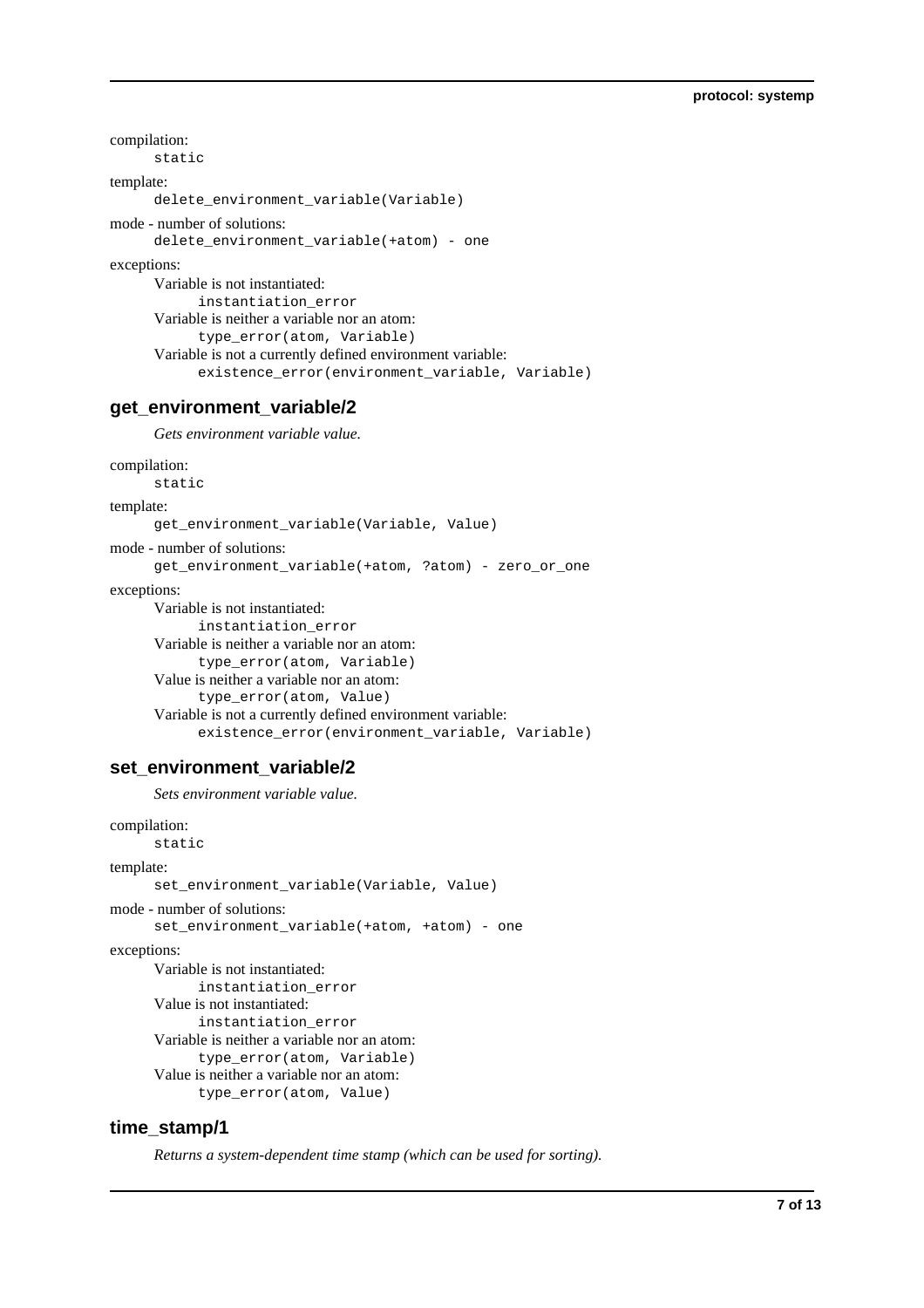compilation:

static template:

time\_stamp(Time)

```
mode - number of solutions:
```
time\_stamp(-number) - one

## **local\_time/1**

*Local time (respecting time zone and daylight savings settings).*

#### compilation:

static

#### template:

local\_time(time(Year, Month, Day, Hours, Mins, Secs, Microsecs))

#### mode - number of solutions:

```
local_time(?time(?integer, ?integer, ?integer, ?integer, ?integer, ?integer,
?integer)) - zero_or_one
```
#### **utc\_time/1**

*Universal Coordinated Time (UTC).*

#### compilation:

static

#### template:

utc\_time(time(Year, Month, Day, Hours, Mins, Secs, Microsecs))

```
mode - number of solutions:
```

```
utc_time(?time(?integer, ?integer, ?integer, ?integer, ?integer, ?integer,
?integer)) - zero_or_one
```
#### **convert\_time/2**

*Converts between system-dependent time stamps and calendar local date and time.*

#### compilation:

static

#### template:

convert\_time(Time, time(Year, Month, Day, Hours, Mins, Secs, Microsecs))

#### mode - number of solutions:

```
convert_time(+number, ?time(?integer, ?integer, ?integer, ?integer, ?integer,
?integer, ?integer)) - zero_or_one
convert_time(?number, +time(+integer, +integer, +integer, +integer, +integer,
+integer, +integer)) - zero_or_one
```
exceptions:

Neither argument is instantiated:

instantiation\_error

Time stamp is neither a variable nor a valid time stamp:

type\_error(time\_stamp, Time)

Time structure is neither a variable nor a valid time structure: type\_error(time\_structure, time(Year, Month, Day, Hours, Mins, Secs, Microsecs))

## **cpu\_time/1**

*System cpu time in seconds.*

compilation: static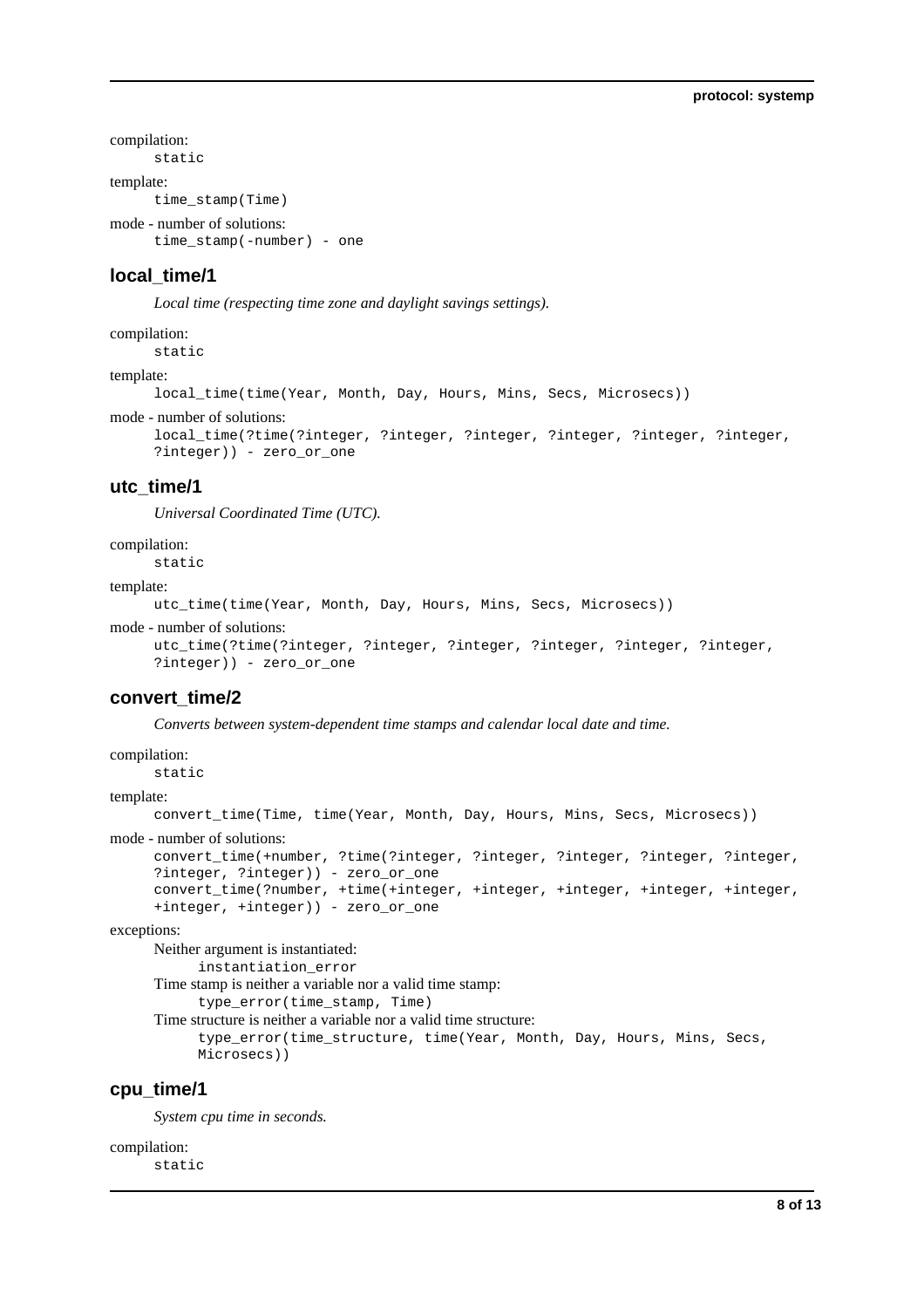template:

```
cpu_time(Time)
```
mode - number of solutions: cpu\_time(-number) - one

## **host\_name/1**

*Host name (default is localhost).*

compilation:

static

template:

host\_name(Name)

mode - number of solutions: host\_name(-atom) - one

### **portable\_os\_file\_name/2**

*Converts between portable and operating-system dependent file names.*

```
compilation:
```

```
static
```
template:

portable\_os\_file\_name(Canonical, OS)

```
mode - number of solutions:
```

```
portable_os_file_name(+atom, -atom) - one
portable_os_file_name(-atom, +atom) - one
```
## **portable\_file\_name/3**

*Converts between relative, absolute, and URL portable file names.*

```
compilation:
      static
template:
      portable_file_name(Relative, Absolute, URL)
mode - number of solutions:
      portable_file_name(+atom, -atom, -atom) - one
      portable_file_name(-atom, +atom, -atom) - one
      portable_file_name(-atom, -atom, +atom) - one
exceptions:
      None of the arguments is instantiated:
            instantiation_error
      Relative is neither a variable nor a relative file name:
            type_error(relative_file_name, Relative)
      Absolute is neither a variable nor a absolute file name:
            type_error(absolute_file_name, Absolute)
      URL is neither a variable nor a file name URL:
            type_error(url_file_name, URL)
```
## **relative\_file\_name/1**

*True when the argument is a valid, relative file name. Argument is expanded to a canonical file name before testing.*

compilation:

static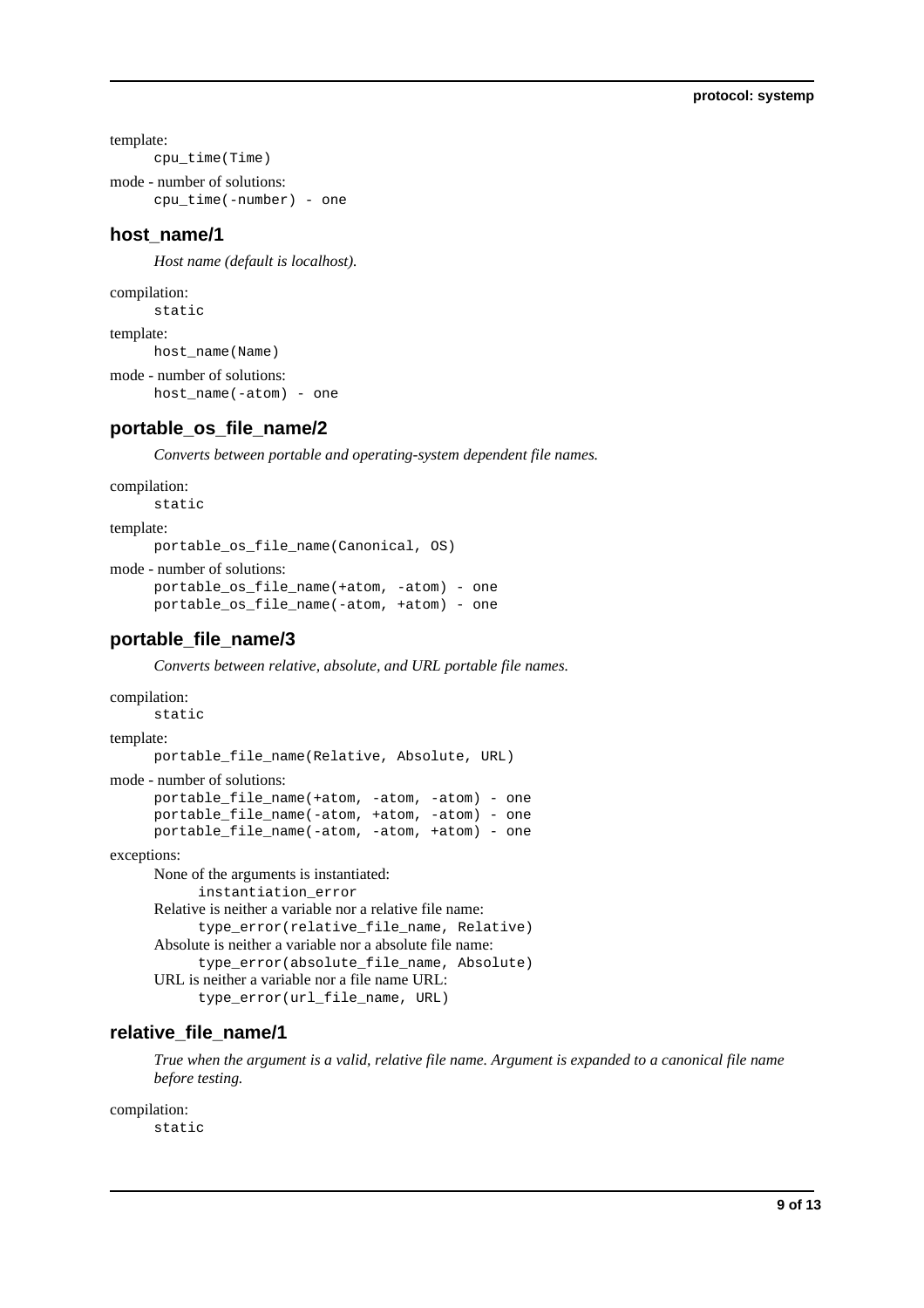template:

```
relative_file_name(File)
```

```
mode - number of solutions:
```
relative\_file\_name(+atom) - zero\_or\_one

exceptions:

File is not instantiated: instantiation\_error File is neither a variable nor a valid file name: type\_error(file\_name, File)

## **absolute\_file\_name/1**

*True if the argument is a valid, absolute file name. Argument is expanded to a canonical file name before testing.*

compilation:

static

template:

absolute\_file\_name(File)

mode - number of solutions:

absolute\_file\_name(+atom) - zero\_or\_one

exceptions:

File is not instantiated:

```
instantiation_error
File is neither a variable nor a valid file name:
      type_error(file_name, File)
```
# **url\_file\_name/1**

*True when the argument is a valid, URL file name. Argument is expanded to a canonical file name before testing.*

compilation:

static

template:

url\_file\_name(File)

mode - number of solutions:

```
url_file_name(+atom) - zero_or_one
```
exceptions:

File is not instantiated: instantiation\_error File is neither a variable nor a valid file name: type\_error(file\_name, File)

# **absolute\_file\_name/2**

*Expands a file name into a canonical absolute file name.*

```
compilation:
      static
template:
      absolute file name(File, Absolute)
mode - number of solutions:
      absolute_file_name(+atom, ?atom) - zero_or_one
exceptions:
      File is not instantiated:
            instantiation_error
```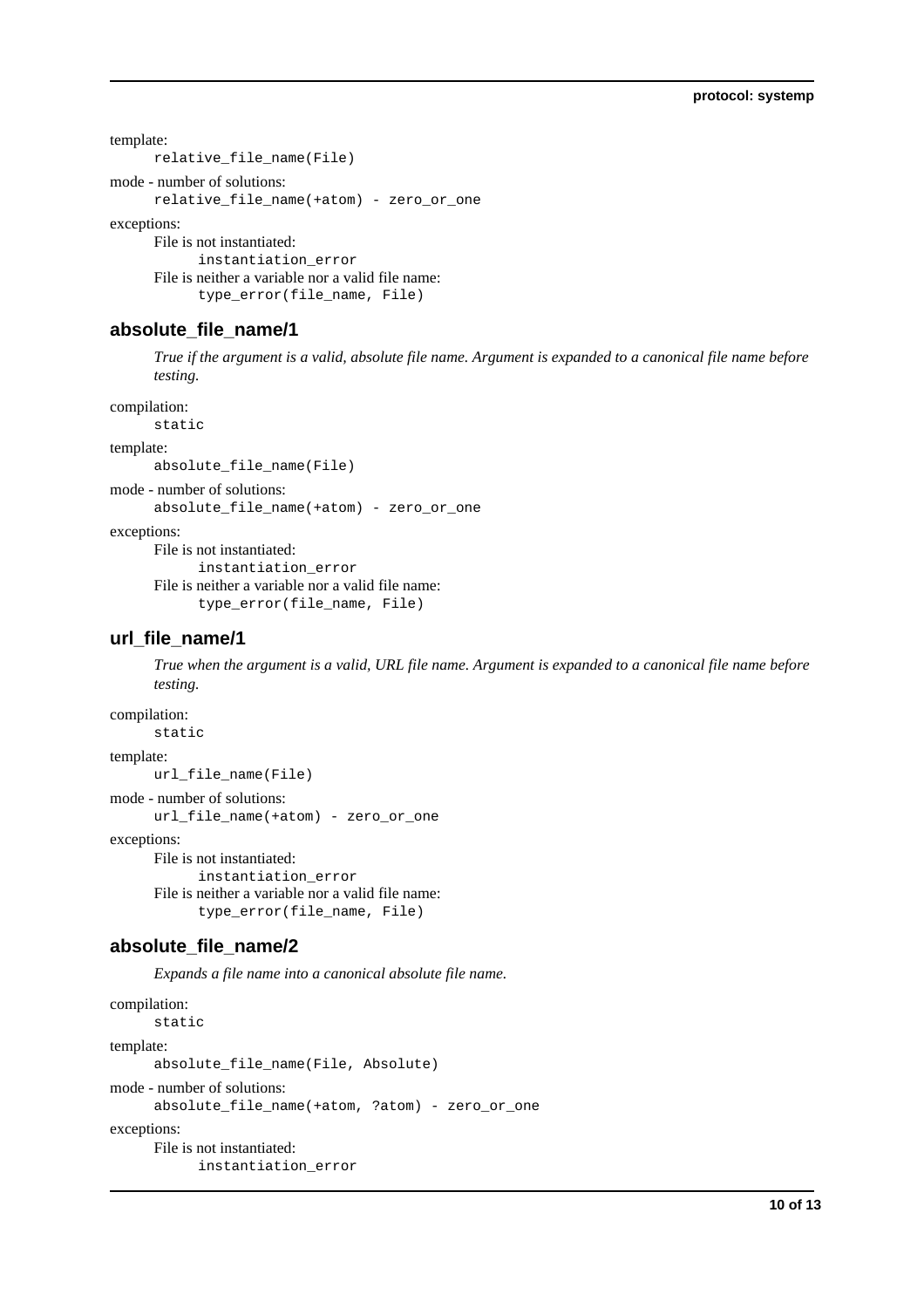File is neither a variable nor a valid file name: type\_error(file\_name, File) Absolute is neither a variable nor a valid file name: type\_error(file\_name, Absolute)

## **url\_file\_name/2**

*Expands a file name into a canonical URL file name.*

```
compilation:
```

```
static
template:
      url_file_name(File, URL)
mode - number of solutions:
      url_file_name(+atom, ?atom) - zero_or_one
exceptions:
      File is not instantiated:
            instantiation_error
      File is neither a variable nor a valid file name:
            type_error(file_name, File)
      URL is neither a variable nor a valid file name URL:
            type_error(file_name, URL)
```
## **file\_name\_part/2**

*File name parts. The file name is expanded to a canonical file name before decomposing in parts.*

```
compilation:
      static
template:
      file_name_part(File, Part)
mode - number of solutions:
      file_name_part(+atom, ?compound) - zero_or_more
exceptions:
      File is not instantiated:
            instantiation_error
      File is neither a variable nor a valid file name:
            type_error(file_name, File)
      File does not exists:
            existence_error(file, File)
      Part is neither a variable nor a file name part:
            type_error(file_name_part, Port)
examples:
      Querying file access protocol:
            file_name_part(foo, protocol(A))
            A=file
      Querying file host location:
            file_name_part('http://www.prolog-standard.org:8080/index.html', host(A))
            A='www.prolog-standard.org'
      Querying file port:
            file_name_part('http://www.prolog-standard.org:8080/index.html', port(A))
            A=8080
      Querying file port:
            file_name_part(foo, port(A))
            no
```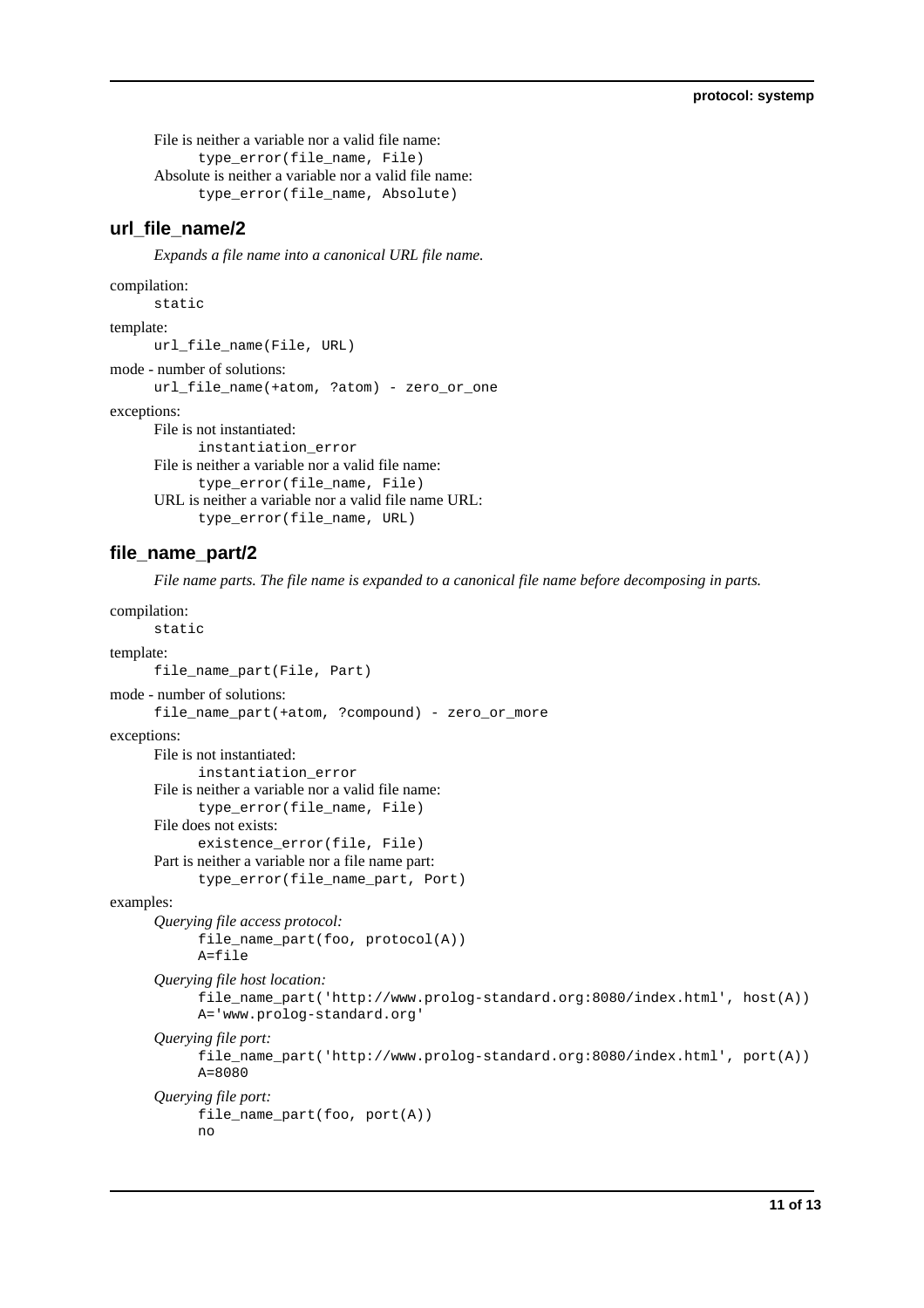*Querying file username:* file\_name\_part('http://user@www.prolog-standard.org/', user(A)) A=user *Querying file password:* file\_name\_part('http://user:password@www.prolog-standard.org/', password(A)) A=password *Querying file base name:* file\_name\_part('/usr/local/foo.pl', base(A)) A='foo.pl' *Querying file path:* file\_name\_part('/usr/local/foo.pl', path(A)) A='/usr/local/' *Querying file extension:* file\_name\_part('foo.pl', extension(A)) A='.pl' *Querying file extension:* file\_name\_part('foo.', extension(A))  $A=$ '.' *Querying file extension:* file\_name\_part(foo, extension(A))  $\Delta=$ *Querying file search pairs:* file\_name\_part('http://user@www.prolog-standard.org/ updates.cgi?date=today', search(A)) A=[date=today] *Querying file fragment:* file\_name\_part('http://user@www.prolog-standard.org/updates.html#latest', fragment(A))

#### **file\_name\_parts/2**

A=latest

*Converts between a file name and its constituent parts (represented as a list of compound terms). The file name (when instantiated) is expanded to a canonical file name before decomposing in parts.*

compilation:

```
static
template:
      file name parts(File, Parts)
mode - number of solutions:
      file_name_parts(+atom, -list(compound)) - one
      file_name_parts(-atom, +list(compound)) - zero_or_one
exceptions:
     None of the arguments are instantiated:
           instantiation_error
      File is neither a variable nor a valid file name:
           type_error(file_name, File)
      Parts is neither a variable nor a list:
           type_error(list(compound), Parts)
examples:
      Decomposing a file name:
           file_name_parts('http://www.prolog-standard.org:8080/index.html', Parts)
           Parts=[protocol(http), host('www.prolog-standard.org'), port(8080),
           path('/'), base(index), extension('.html')]
```